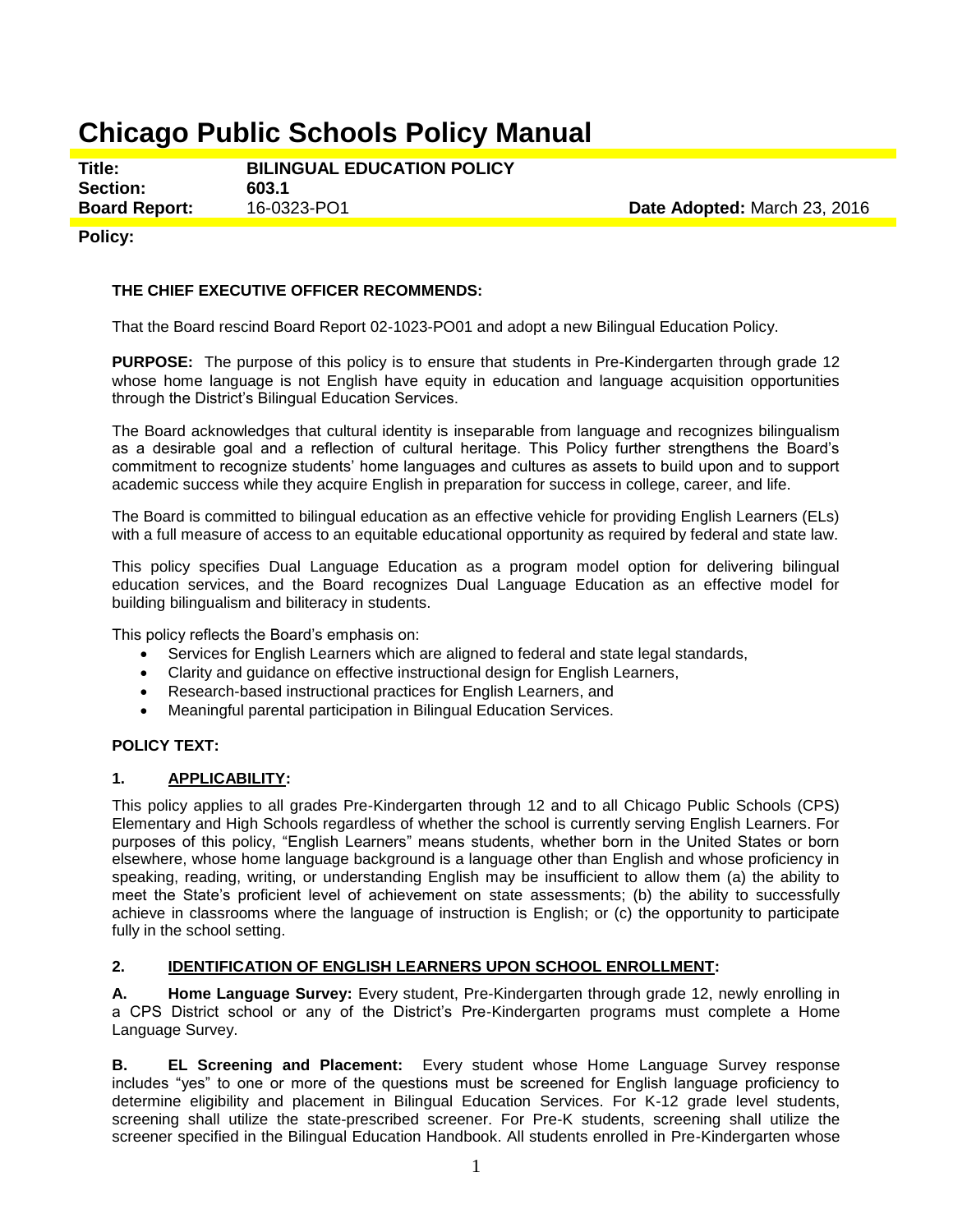Home Language Survey response includes "yes," must be rescreened upon enrollment in Kindergarten. A student shall be deemed eligible for enrollment in Bilingual Education Services based on his or her screening results.

**C. Incoming Transfer Students:** Program eligibility and placement of transfer students shall be based on the most recent state-prescribed English language proficiency assessment from the transferring school district if available AND only if the score was obtained during the current or previous school year. If assessment scores are not available or are available but out-of-date, eligibility and placement shall be based on the state-prescribed Screener results from the transferring school district, provided that the score was obtained within the previous 12 months. A student shall be re-screened if no valid screener results are provided by the transferring school district.

**D.** Parent/Guardian Requests: The parent/guardian of any student within the District who has not been identified as an English Learner has the right to request that the student be considered for placement in Bilingual Education Services. If this request is made, the school must screen and place the student in an appropriate program based on the student's screening results.

# **3. BILINGUAL EDUCATION SERVICES ENROLLMENT AND DURATION OF PARTICIPATION:**

**A. Enrollment, Participation, and Transition:** An English Learner shall be enrolled and participate in Bilingual Education Services until such time as the student achieves a level of English language proficiency on the state-prescribed assessment that enables the student to perform successfully in classes in which instruction is only conducted in English. ELs must be assessed annually with the state-prescribed English language proficiency assessment to monitor their progress in listening, speaking, reading, and writing. A student shall be transitioned from the Bilingual Education Services when he or she has demonstrated a level of English language proficiency at or above the state-designated exit criteria, as provided in the Bilingual Education Handbook.

**B. Monitoring Transitioned Students:** The principal shall ensure the monitoring and documentation of progress made by students in meeting the state academic standards following their transition to the General Program of Instruction as specified in the Bilingual Education Handbook. If academic evidence later suggests that a transferred student is still in need of English language support, the student may be re-enrolled into Bilingual Education Services.

# **4. PARENT/GUARDIAN NOTIFICATION:**

The principal shall ensure that the required annual Bilingual Education Services eligibility notices, as provided in the Bilingual Education Handbook, are issued to the parents/guardians no later than 30 calendar days after the beginning of the school year (or within 14 calendar days of enrollment for students who enroll after the 30th calendar day from the first day of school). The annual notifications will include information required in 105 ILCS 5/14C and will be provided in both English and the parent/guardian's preferred language.

# **5. BILINGUAL EDUCATION SERVICES REFUSAL OR WITHDRAWAL BY PARENT/GUARDIAN:**

**A. Program Refusal:** A parent/guardian may elect to refuse enrollment of his or her child in the Bilingual Education Program after the child is determined to be eligible but before the child has received any Bilingual Education Services.

**B. Program Withdrawal:** A parent/guardian may elect to withdraw his or her child from receiving Bilingual Education Services at any time during the child's participation in the program.

**C. Procedure for Program Refusal or Withdrawal from Bilingual Education Services:** A parent/guardian requesting a refusal or withdrawal must submit a handwritten, signed, and dated request to the school. The principal or designee shall ensure that, upon receipt of such request, he or she schedules a conference with the parent/guardian to review: (i) the reasons for the refusal or withdrawal, (ii) the student's English language proficiency level scores, academic progress, and teacher input, AND (iii) the requirement for the student to continue to take the state-prescribed English language proficiency assessment each year until the student meets the state-designated exit criteria. The principal or designee shall follow the procedures for parent/guardian refusal and/or withdrawal found in the Bilingual Education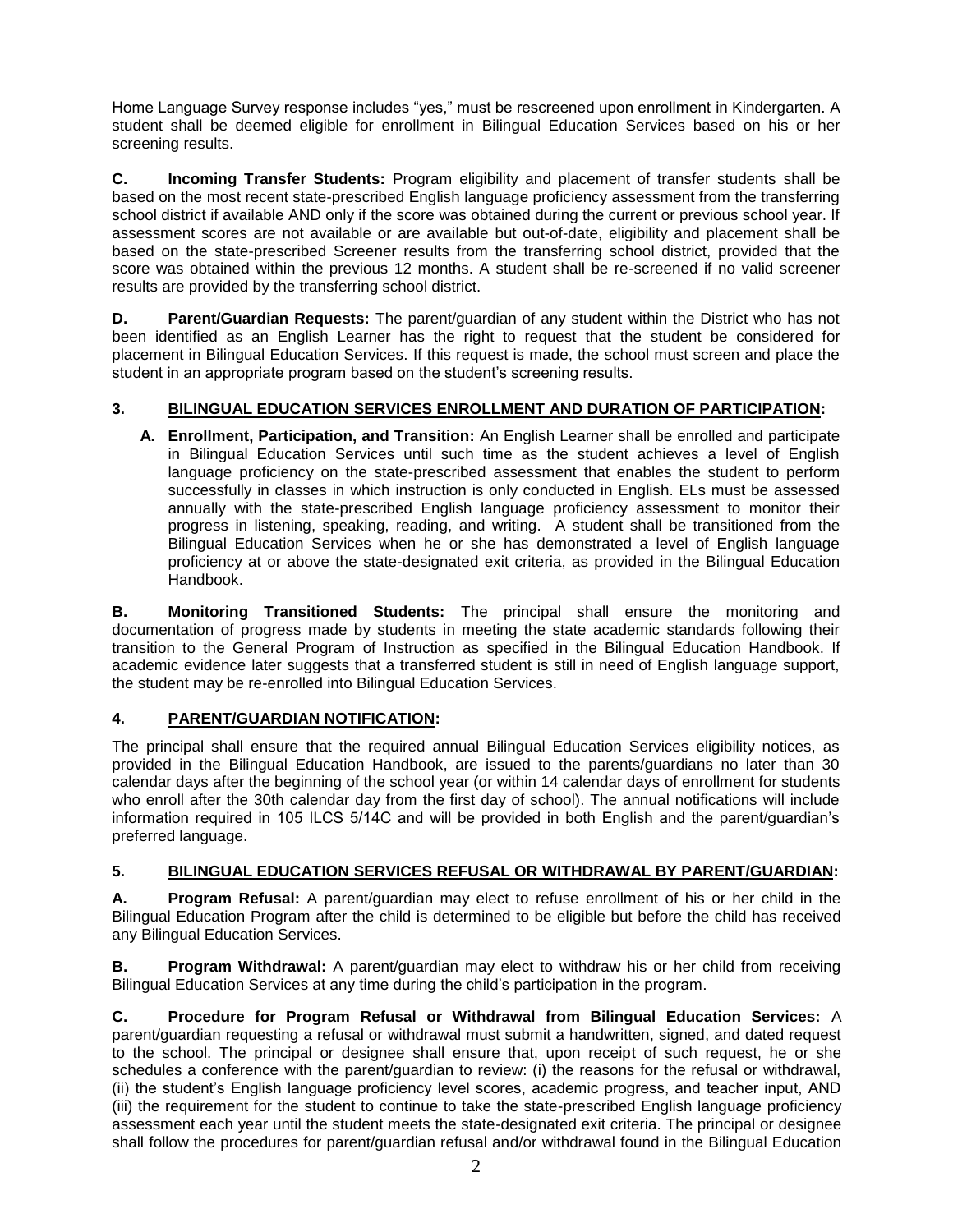Handbook, including the handling of requests where the parent/guardian fails to participate in a conference.

**D. Procedure for Re-enrollment in Bilingual Education Services:** English Learners whose parents/guardians have previously refused or withdrawn enrollment from Bilingual Education Services may be re-enrolled upon request after the parent/guardian submits a handwritten, signed, and dated request to the school.

**E. Monitoring Progress of Students Refused or Withdrawn**: Schools must monitor the academic progress of all students whose parent/guardian has refused or withdrawn his or her child's enrollment from Bilingual Education Services and ensure such students continue to have access to appropriate English Learner supports as set out in the Bilingual Education Handbook.

## **6. BILINGUAL EDUCATION PROGRAMS AND REQUIREMENTS:**

**A. General:** In order to maintain compliance with statutory requirements for serving English Learners, schools shall establish and maintain one or more of the following Bilingual Education programs:

- *Transitional Bilingual Education (TBE)*: This bilingual program model provides native language instruction and English as a Second Language (ESL) instruction for ELs. TBE programs must provide native language and English instruction in core content areas, including Language Arts, Social Science, Science, and Math. English as a Second Language must be provided daily, with proper modifications and accommodations to help meet the language needs of the students. Instruction must also include the history and culture of the native land and the United States. The TBE program is provided to a student on either a full-time or part-time basis as determined by the student's attainment on the state-established English language proficiency level and other characteristics as defined in the state criteria. Instruction in a TBE program must be aligned to all adopted Illinois Content and Language Standards.
- *Transitional Program of Instruction (TPI)*: This program model provides ESL instruction in core content areas for ELs. A TPI must provide ESL instruction daily with proper modifications and accommodations to help meet the language needs of ELs. ELs must receive scaffolding and, when possible, native language support during instruction in core content areas, including Language Arts, Social Science, Science, and Math. Instruction should include the history and culture of the native land and of the United States. Instruction in a TPI must be aligned to all adopted Illinois Content and Language Standards
- *Dual Language Education (DLE):* This program model provides both English Learners and native-English-speaking students with instruction in both English and another language with the goal of all students becoming bilingual and biliterate. The DLE program may be offered in a one-way immersion setting serving English Learners who are all from the same language classification or in a two-way immersion setting comprised of English Learners from one language classification and native-English-speaking students.

#### **B. Bilingual Education Programs Offered at Each School:**

- 1. Each school shall provide for grades K-12:
	- (a) A Transitional Bilingual Educational (TBE) Program when the school has an enrollment of 20 or more English Learners of the same language classification across all grades K-12.
	- (b) A Transitional Program of Instruction (TPI) when the school has an enrollment of 19 or fewer English Learners of the same language classification across all grades K-12.
- 2. Each school serving Pre-Kindergarten students shall provide:
	- (a) A Transitional Bilingual Educational (TBE) Program when the school has 20 or more ELs of the same language classification enrolled in the school's Pre-Kindergarten program.
	- (b) A Transitional Program of Instruction (TPI) when the school has an enrollment of 19 or fewer ELs of the same language classification enrolled in the school's Pre-Kindergarten program.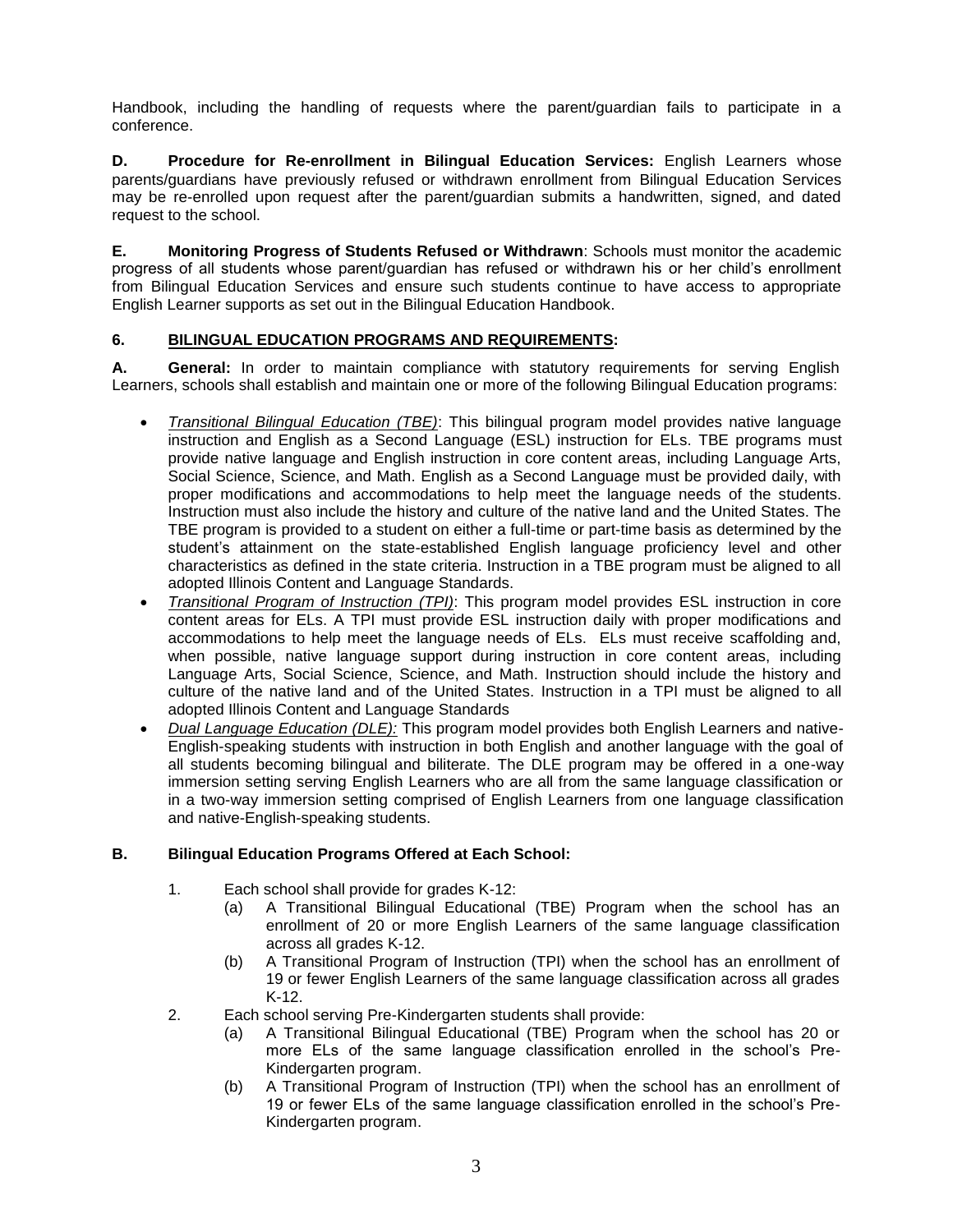**C. Staffing and Qualifications:** The Principal shall ensure that all teachers who are programmed to instruct ELs (in TBE, TPI, or DLE Bilingual Education Services) hold the appropriate Professional Educator License (PEL, formerly Type 03, 04, 09, or 10) with a Bilingual and/or ESL Endorsement/Approval and the appropriate content area endorsements. Teachers specifically assigned to Bilingual Education Services must hold the appropriate PEL and endorsement(s)/approval(s) for their program model. CPS teachers holding an Educator License with Stipulations (ELS) Transitional Bilingual (formerly Type 29 certificates) who satisfy the requirements to become qualified have to complete an approved program to qualify for receipt of the appropriate endorsement/approval within five years from the date they receive the ELS Transitional Bilingual. The principal shall ensure the school is adequately staffed to serve all English Learners enrolled**.**

**D. Grading Protocol for English Learners:** The Board has high expectations for all students regardless of the language they speak and their cultural background. No English Learner shall receive a failing grade due to limited English proficiency. A failing grade must be based solely on the English Learner's level of academic performance in the appropriate bilingual education programs, if the student's academic language dominance is proven to be in his or her home language.

# **7. ENGLISH LEARNERS WITH DISABILITIES:**

**A. IEP Evaluation**: The principal or designee shall ensure that the language(s) used to evaluate a child to determine eligibility for an Individualized Education Program (IEP) shall be consistent with the child's native language or other mode of communication. If the language use pattern involves two or more languages or modes of communication, the student shall be evaluated by qualified specialists using each of the languages or modes of communication used by the student.

**B. IEP and Related Services**: The IEPs developed and implemented should reflect the linguistic, cultural, and instructional needs of students and, to the maximum extent appropriate, students will be placed in non-restrictive environments which provide for integration with nondisabled peers in bilingual classrooms. Bilingual or ESL endorsed personnel will participate in all IEP meeting(s) for English Learners.

# **8. PARENTAL INVOLVEMENT:**

**A. Bilingual Advisory Committee (BAC) of the Local School Council (LSC):** In accordance with 105 ILCS 5/34-2.2(f), each LSC of a school that provides bilingual education shall create a BAC or recognize an existing BAC as a standing committee. The Chair and a majority of the members of the Bilingual Advisory Committee shall be parents/guardians of students in the school's Bilingual Education Services. The parents/guardians on the advisory committee shall be selected by parents/guardians of students in the Bilingual Education Services, and the committee shall select a Chair. The advisory committee for each secondary school shall include at least one full-time bilingual education student. The BAC shall serve only in an advisory capacity to the LSC.

**B. Chicago Multilingual Parents Council (CMPC):** The Board established the CMPC in accordance with Article 14C-10 which requires the district to establish a parent/guardian advisory committee to afford parents/guardians of English Learners the opportunity to express their views and which ensures that Bilingual Education Services are planned, operated, and evaluated with the involvement of, and in consultation with, parents/guardians of children served by the District's Bilingual Education Services. Membership on the CMPC is based on citywide elections as set forth in the bylaws of the CMPC.

# **9. OVERSIGHT:**

The Office of Language and Cultural Education (OLCE) and the Department of Internal Audit and Compliance shall oversee implementation and compliance with this policy, federal and state law in doing so, shall:

- a. Provide technical assistance and support to assist schools with implementation of the policy and programming
- b. Assist schools in obtaining support services through various Central Office departments and Network offices
- c. Conduct periodic evaluations on school implementation of bilingual education services